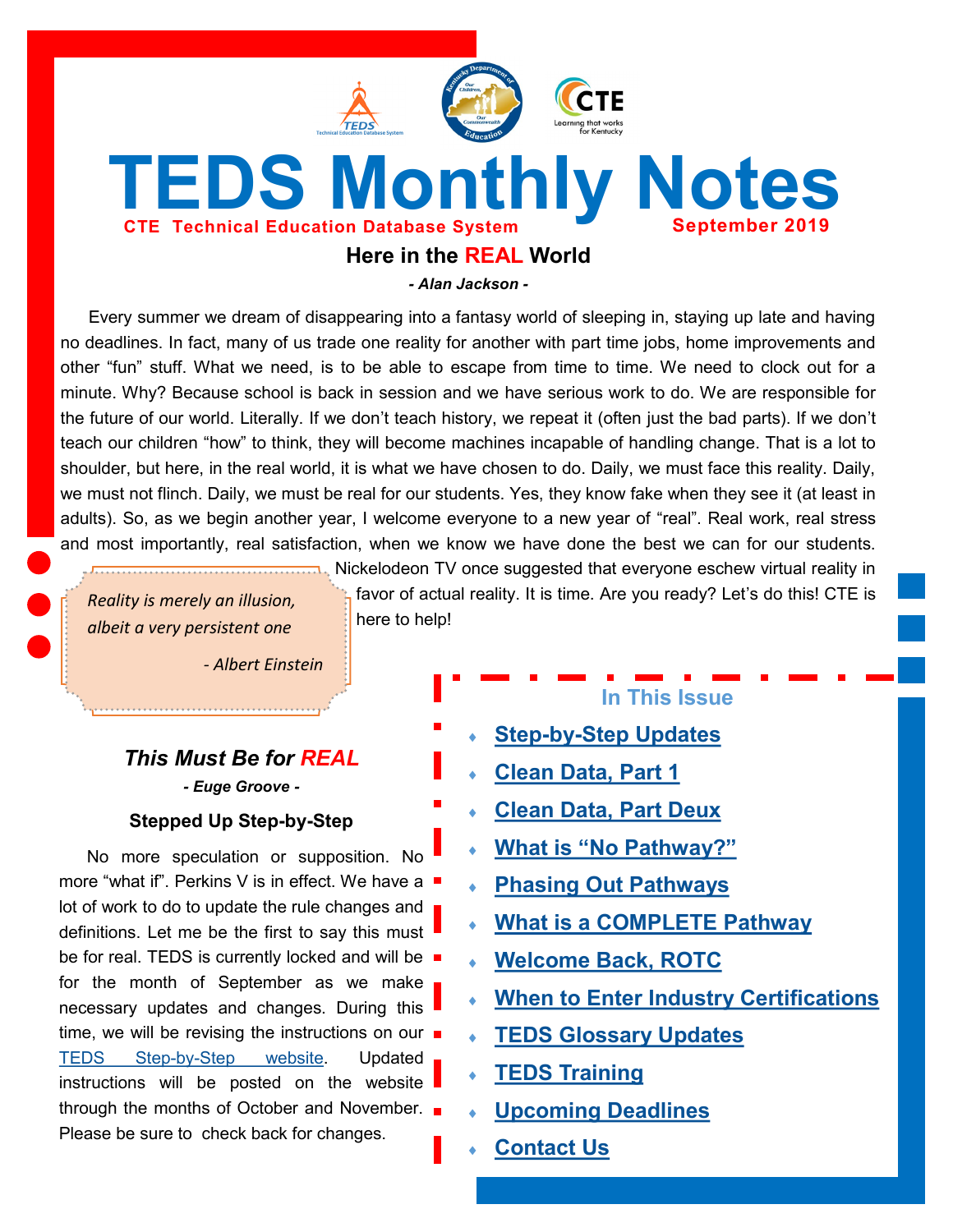# **REAL Love**

*- Jodi Watley -*

### **The Need for Clean Data – Automation, Part One**

<span id="page-1-0"></span>Welcome back! Hopefully summer was a great break from the real work of school. But we're back and there is much work to be done to get off on the right foot. We have addressed most of what is required for the new Perkins V legislation as well as our own state accountability system. First things first, we wanted to show everybody some real love. We made sure no one would have to worry about retrofitting data. Current data in TEDS will be converted to meet the new definitions of Perkins. That means:

# **All student records in TEDS that show the student with 2 or more credits will automatically be switched to Concentrator status!**

You do not have to make any changes in Infinite Campus. You will only need to update records for students being enrolled in a class in the pathway for 2019-2020. You're welcome!

# **Ain't Nothing Like the REAL Thing**

*- Tammi Terrell -*

### **The Need for Clean Data – Automation, Part Deux**

With automation comes clarity. Computers are designed to do what they are told and to work with what you give them. That means automated processes will work best with, you guessed it – clean data. Remember, there ain't nothing like the real thing! Now, more than ever, we must make sure our data is clean. Clean data means accurate reports. Clean data ensures your school is properly represented in both state and federal accountability measures.

Beginning with the students who graduated in May 2019, OCTEST is automating the following reports for all secondary schools:

- Follow-Up for Secondary Students
- Terminations
- Federal Indicators

To get these things ready, TEDS will be locked the entire month of September. You can still begin enrollments in Infinite Campus in preparation for creating your export files for TEDS. As you do, keep these things in mind:

- $\Diamond$  When students are enrolled in pathways, the correct credit hours must be posted. Then, they must be updated when anything about the student record changes. This includes if the student drops a class, fails a class or transfers out.
- DO NOT terminate student records
- When a student earns an industry certification for their chosen pathway, it should be properly entered in TEDS the same school year it is earned.
- $\Diamond$  Once a student meets the definition of a concentrator, that should be properly noted in IC and imported into TEDS. Do the same if that status changes back to exploring.
- The [TEDS vs. IC Data Cheat Sheet](https://education.ky.gov/CTE/teds/Documents/TEDS-IC_CheatSheet.pdf) is your friend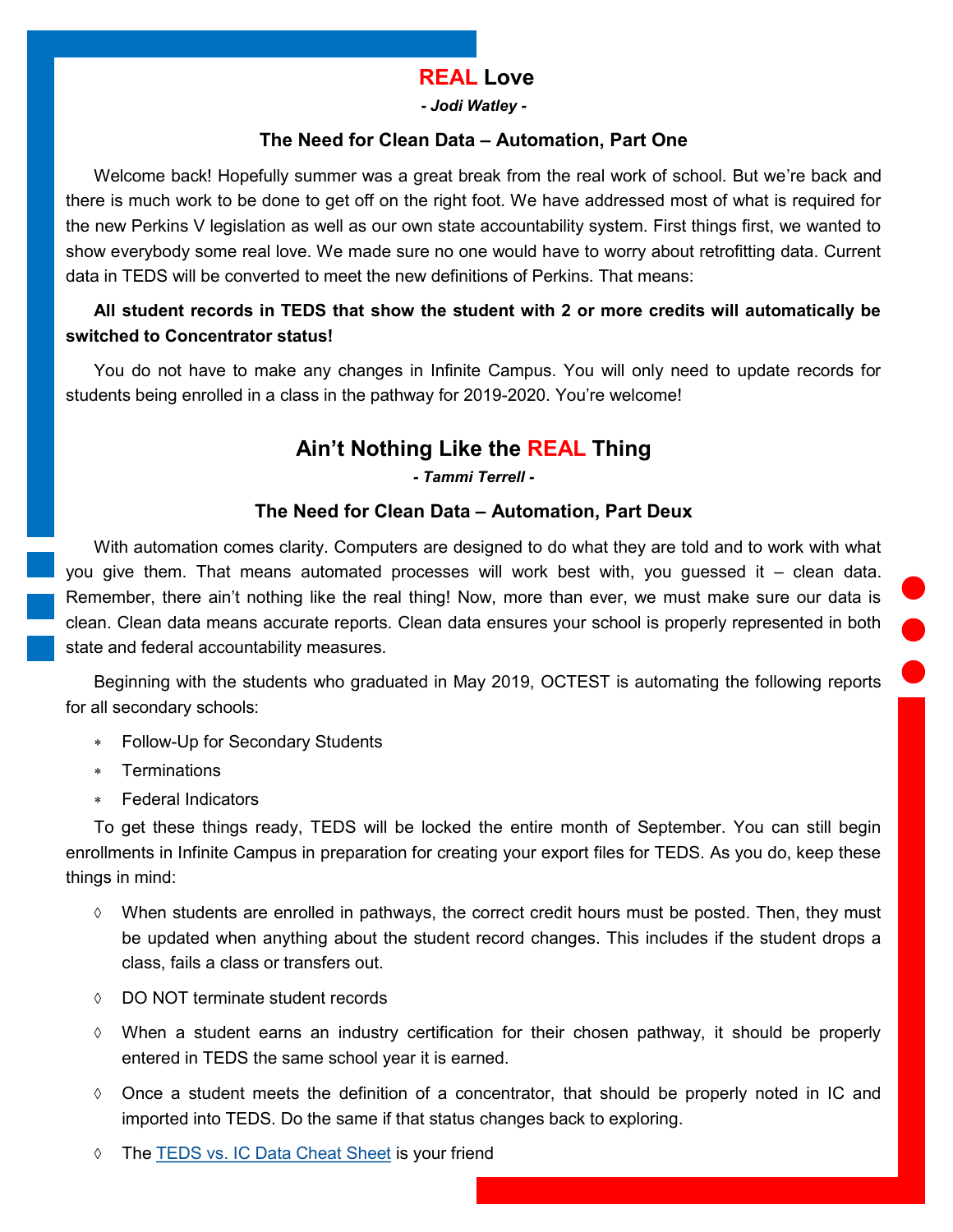# **Keep'n It REAL**

*- Shaggy -*

### **The "No Pathway" Pathway**

<span id="page-2-0"></span>If we provide career guidance to our students, we will have more points than we know what to do with. Yes, you read correctly. After all, I'm just keep'n it real. Occasionally, other options have to be considered. To ensure that those options can be acknowledged, there is a pathway called "No Pathway". Remember, this pathway is not intended to be a "fall back" or last-minute option. It is intended for students who earn an industry certification and are not in and don't intend to be in a pathway or are only being tracked for exceptional work experience. If your school chooses to use this option, please be aware of what the use of this "pathway" carries with it. There are important rules for using a pathway that is not a pathway.

If you use the pathway called "No Pathway" (CIP code 99.9999.00):

- $\Diamond$  The student must be entered using the TEDS tab in Infinite Campus in the pathway with zero credits and zero attend hours. The student would then be imported to TEDS through the normal import process.
- Once the student is showing in the pathway titled "No Pathway" in TEDS, you can follow the normal process for entering industry certifications or exceptional work experience information for the student in TEDS.
- **Industry Certifications earned through this process do not count in Perkins accountability.**
- **Enrollments in "No Pathway" (99.9999.00) do not count towards Perkins funding.**
- **Attend hours entered do not count towards state CTE funding.**
- **Perkins funds cannot be used to fund the industry certifications.**

Please note that this pathway follows all of the same rules of enrollment. If a student is not enrolled in a pathway during the school year, but an industry certification is given and no score is entered in TEDS, you cannot add pathway enrollments once Infinite Campus has closed for the year.

# **Until the REAL Thing Comes Along**

*- Billie Holiday -*

### **Phasing Out Pathways**

The first set of phased out pathways are gone. We hope that everyone heeded the months of reminders and added new pathways to replace those that were phased out. New pathways are not automatically added. Each school will have to make its own decisions and requests to add new pathways. If you have students that were in phased out pathways that have returned this year, you will need to enroll them in the new pathway you requested before the September 1, 2019 deadline. If you did not complete this important update to your TEDS, remember that the pathways were phased out, not the students. Until you can get the new pathways added for 2020-2021 (until the real thing comes along), you can still have students in the classes that are valid for the pathway.

To see which pathways were or will be phased out and when, review the [Pathway Phase](https://education.ky.gov/CTE/ctepa/Documents/Pathway_Phaseout_Guidance.pdf)-out Guidance.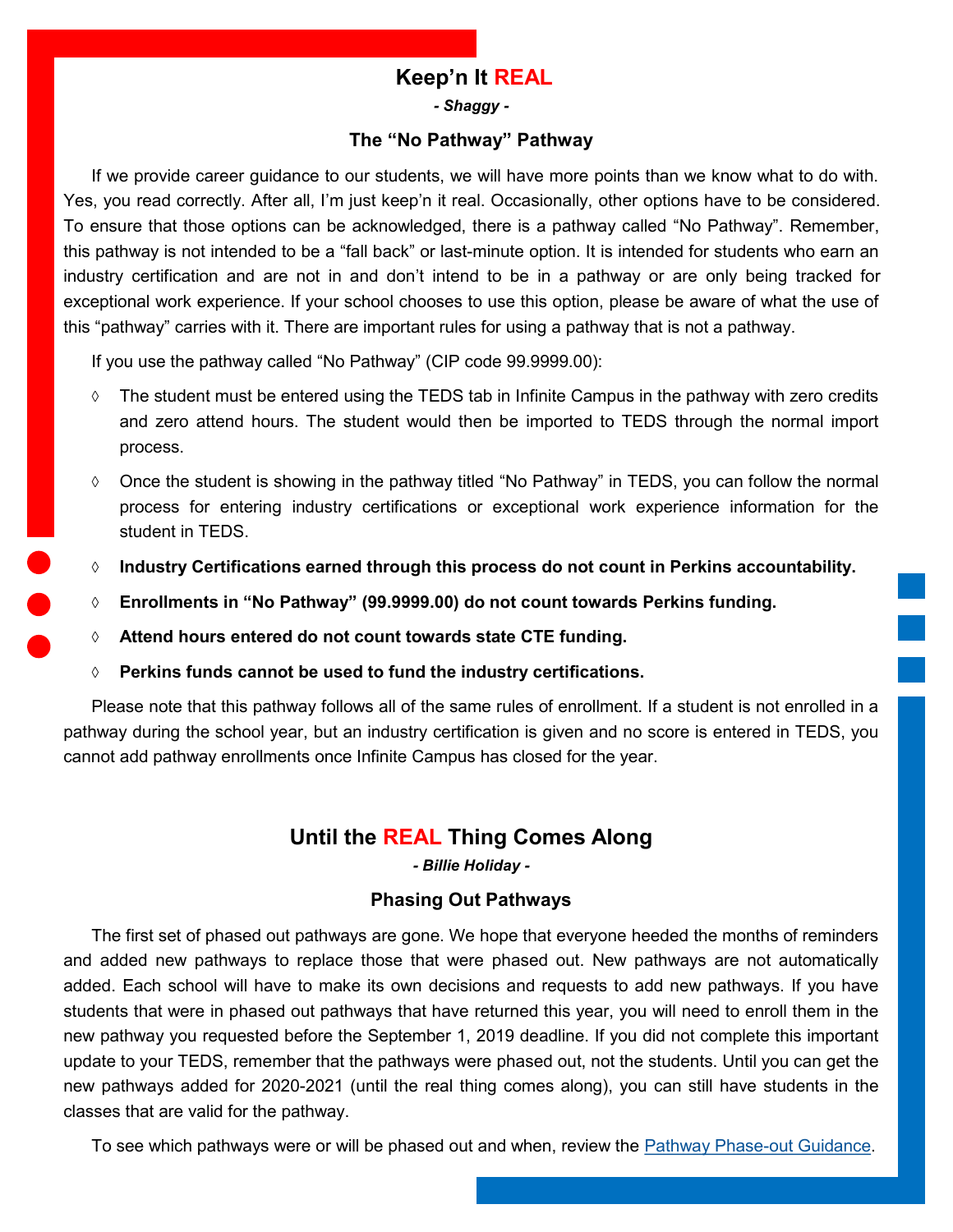# **What if We Were REAL**

*- Mandisa -*

#### **What is a Complete Pathway?**

<span id="page-3-0"></span>There are a few important things to note in law and regulation concerning pathways. Perkins V requires that all students listed as a concentrator be counted in accountability numbers and requires that a pathway have four valid courses in order to be considered a complete pathway. [Kentucky Regulation 704 KAR 3:305](https://apps.legislature.ky.gov/law/kar/704/003/305.pdf) on minimum requirements for high school graduation indicates that one potential graduation qualifier is to "complete four (4) credits from valid courses within a single Kentucky Department of Education approved career pathway". The [Career and Technical Education Program of Studies for High School](https://education.ky.gov/CTE/ctepa/Documents/2019-2020_CTE_POS.pdf) identifies a series of courses deemed by our business and industry partners, postsecondary partners and curriculum staff here at KDE to best prepare our students for their next steps. No pathway has fewer than four courses offered. In short, every indicator suggests that a complete pathway is one with at least four complete and valid courses. With this knowledge, it is important to ask the question, "What if we were real?" Real in what we offered our students… Real in providing valuable opportunities for all students… Real when we ask our students, "What will you be Kentucky?"

# **This Must Be For REAL**

*- Euge Groove -*

#### **ROTC Certificates are BACK!**

We have had a great deal of angst trying to get a handle on the changes for ROTC certificates. On more than one occasion, we have reached the point of, "This must be for real", only to find another change has occurred. Well, now it is really real. ROCT 3- and 4-year certificates are now valid for the pathway and count for state accountability. **Any student**, beginning with the 2019-2020 school year that has either a 3 or 4-year ROTC certificate, will be counted for accountability. The student must have a TEDS record, and the certificate must be entered in TEDS with the actual date it was earned.

# **Got to Be REAL**

*- Cheryl Lynn -*

#### **Valid Industry Certifications**

Each year, in association with the Kentucky Workforce Innovation Board, we publish a list of [Valid](https://education.ky.gov/CTE/endofprog/Documents/19-20_Valid_Industry_Certification.xlsx)  [industry Certifications.](https://education.ky.gov/CTE/endofprog/Documents/19-20_Valid_Industry_Certification.xlsx) From year to year, some of these certifications may change based on industry needs, updated information, etc. It is important to pay attention to what is valid for the pathway when the students take these assessments. What is most important is to recognize that the certification has got to be real in the year it is taken, and it must be entered in TEDS the year it is taken. Once earned, always owned. The student owns the certificate as soon as they earn it. The school can only claim credit for what the student earned if it is entered in TEDS when it should be. It is the difference between a check and cold hard cash. The industry cert represents what the student has done. Until the school turns it in to the proper authority, it is just a piece of paper. Just remember, no data hostages. The one who earned the certificate (signs the check) cannot be held at fault and denied its value because the recipient did not cash it in.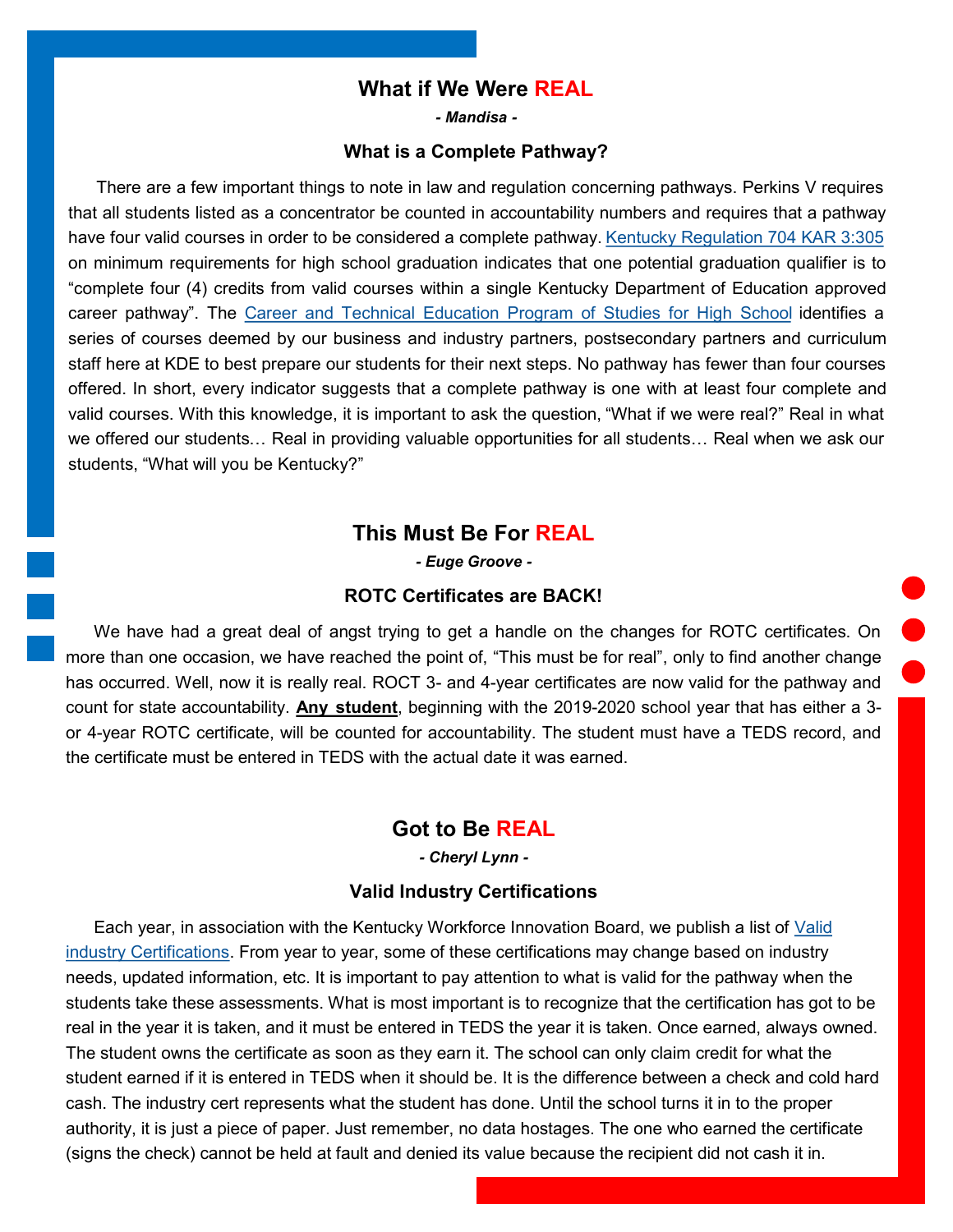### **REAL**

#### *- The Tommies -*

### **Out With the Old, In with the New – TEDS Glossary Updates**

<span id="page-4-0"></span>Anybody remember the movie, "The Matrix?" When Morpheus welcomed Neo to the "real?" Well, welcome to the real. Perkins V is here and the new "real" has arrived with it. Several definitions involving Perkins V and accountability have changed significantly. The TEDS Glossary has been updated with all new terms and definitions. Preparatory is now a "fake word". Let me introduce you to some of the real.

The real big change everyone is talking about is being a concentrator. For example, a secondary student is considered a concentrator once they have completed 2 courses in a single program of study (career pathway). Remember:

- $\Rightarrow$  in Kentucky, a course is defined as 1 credit on the student's official transcript.
- $\Rightarrow$  All Concentrator students count in the Perkins denominator for accountability.

What do I have to do to ensure all my students are now concentrator instead of preparatory? NOTHING. All students who are in TEDS and have at least two credits will automatically be changed to Concentrator. No changes are necessary in Infinite Campus, unless the student is enrolled in a class in the pathway for the current year. If so, complete a regular enrollment on the TEDS tab and import into TEDS. Don't get lost in a fantasy or in the past. Make sure to take close note of this change.

### **The REAL Thing**

*- The Brothers Johnson -*

### **TEDS Training**

We are responsible for maintaining accurate, clean data for our CTE students. To do that, you have to understand how TEDS works. Many people have seen the TEDS tab in Infinite Campus and feel they "know" TEDS. Remember, the TEDS tab in Infinite Campus is NOT the real thing. It is a staging location for the data that must be imported into TEDS. With all of the changes to Perkins, it is important that you take the time to learn about the real thing. Already been to TEDS training? Check your last training date. If you're close to two years, register for a training session. New to TEDS? Keep watching. October training dates will be posted soon.

As always, once posted, they will be first come, first served. Training dates will be posted on the TEDS [Website,](https://education.ky.gov/CTE/teds/Pages/default.aspx) on the [KDE Professional Learning Bulletin](https://applications.education.ky.gov/PLBB/Home/PLBBHome)  [Board](https://applications.education.ky.gov/PLBB/Home/PLBBHome) and in these Monthly Memos.

**THE TEDS APPLICATION IS CLOSED FOR DATA ENTRY AND WILL REMAIN CLOSED FOR THE MONTH OF SEPTEMBER**

*\*\* DURING THIS TIME TEDS USERS WILL STILL BE ABLE TO RUN REPORTS \*\**